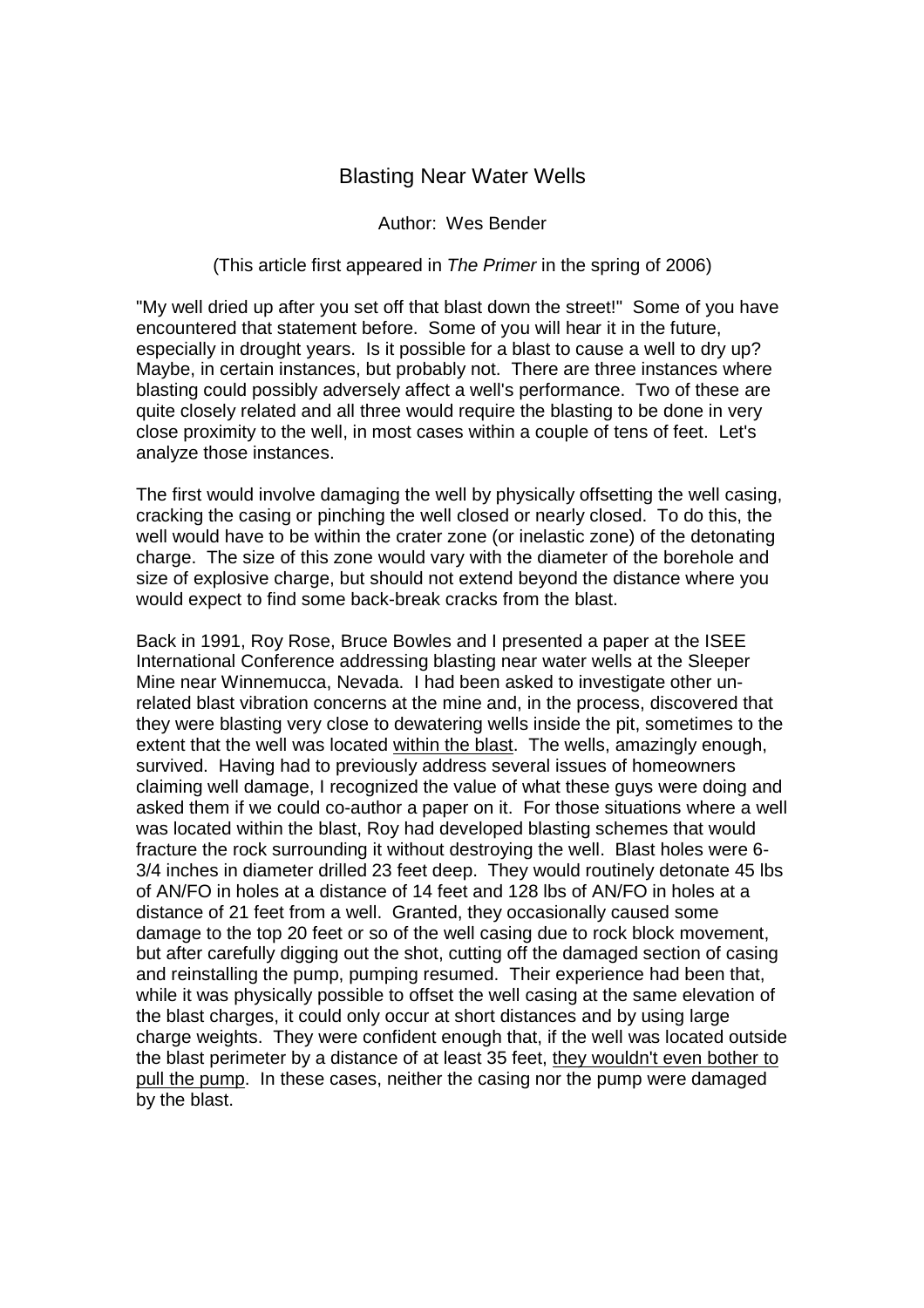Since your blasting in urban situations will normally involve smaller holes and charge weights, you would not be expected to cause damage at even shorter distances, although your blasting will probably alarm the homeowner. The key is to make sure the crater zone does not come so close as to damage the well.

To look at this from a vibration perspective, one could consider a well to be a buried pipe. It is a constrained object and is not free to vibrate except in concert with the surrounding rock and soil that is supporting it. There have been numerous instances where blasting has been conducted in very close proximity to buried pipelines without causing damage. Again, the pipeline would have to be included within the crater, or inelastic zone, before the possibility of damage could take place. I am not aware of any instance where vibration from blasting has been the cause of damage to a buried pipe or, for that matter, has been proven to have caused damage to a well.

Other possible instances of damaging a well by blasting would have to involve intercepting the source of the aquifer or diverting it away from the well. Oldtimers used to shoot water wells in order to fracture the rock, allowing better water flow into the well. If there was a sufficient supply of water surrounding the well, this could be successful. There were instances, however, where excessive fracturing of the rock allowed the water to take a different path and the well could go dry. Modern methods such as "hydrofracturing" have pretty much replaced shooting wells with explosives. As in the previous instance, in order to fracture the rock surrounding the well, your blast would have to be in very close proximity to it. It could even be argued that a nearby blast might increase the flow in a well, but don't expect to make that argument fly without some sort of proof, especially during drought years. In the Sleeper Mine studies, it was found that water flow in wells often increased after blasting. It was thought that the possibility of scale being knocked off the screens by vibration was allowing for better flow, but we never confirmed that.

A situation similar to the above could occur if nearby blasting and excavation intercepted the source of the water and, because it took the path of least resistance, the water was diverted from the well. An instance of this occurred several years ago near Sonora. A major highway cut below some houses caused one homeowner's well to dry up. It was determined that the aquifer had been intercepted and diverted. This was fairly obvious because the water was now flowing out of the side of the highway cut. It would not be fair to call this "blasting damage" although blasting would have been the first step in the process of excavation. It certainly could not have been attributed to vibration from blasting.

A study done in 1980 for the Bureau of Mines, Survey of Blasting Effects on Ground Water Supplies in Appalachia, addressed water wells extensively.